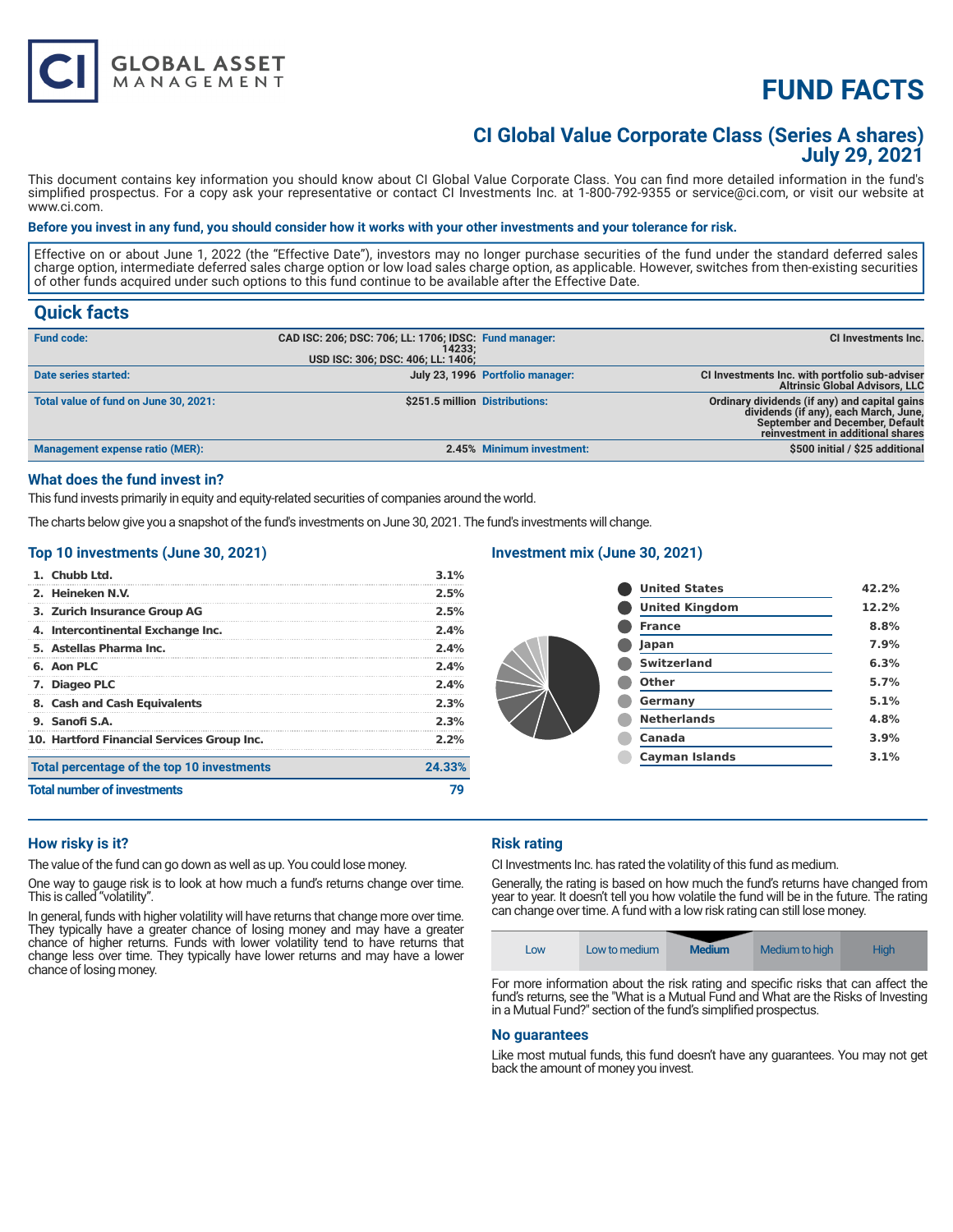## **CI Global Value Corporate Class (Series A shares)**

#### **How has the fund performed?**

This section tells you how Series A securities of the fund have performed over the past 10 calendar years. Returns are after expenses have been deducted. These expenses reduce the fund's returns.

#### **Year-by-year returns**

This chart shows how Series A securities of the fund performed in each of the past 10 calendar years. This fund series dropped in value in 3 of the last 10 calendar years. The range of returns and change from year to year can help you assess how risky the fund has been in the past. It does not tell you how the fund will perform in the future.



#### **Best and worst 3-month returns**

This table shows the best and worst returns for Series A securities of the fund in a 3- month period over the past 10 calendar years. The best and worst 3-month returns could be higher or lower in the future. Consider how much of a loss you could afford to take in a short period of time.

|                    | <b>Return</b> | 3 months ending | If you invested \$1,000 at the beginning of the period |
|--------------------|---------------|-----------------|--------------------------------------------------------|
| <b>Best return</b> | 13.0%         | March 31, 2015  | Your investment would be \$1,130.                      |
| Worst return       | $-17.3\%$     | March 31, 2020  | <sup>1</sup> Your investment would be \$827.           |

#### **Average return**

As at June 30, 2021, a person who invested \$1,000 in this series of units of the fund 10 years ago now has \$2,242. This works out to an annual compound return of 8.4%.

#### **Who is this fund for?**

#### **This fund may be suitable for you if you:**

- want to invest in foreign companies
- are investing for the medium and/or long term<br>• can telerate medium risk
- can tolerate medium risk

#### **A word about tax**

In general, you'll have to pay income tax on any money you make on a fund. How much you pay depends on the tax laws of where you live and whether you hold the fund in a registered plan, such as a Registered Retirement Savings Plan or a Tax-Free Savings Account.

Keep in mind that if you hold your fund in a non-registered account, fund distributions are included in your taxable income, whether you get them in cash or have them reinvested.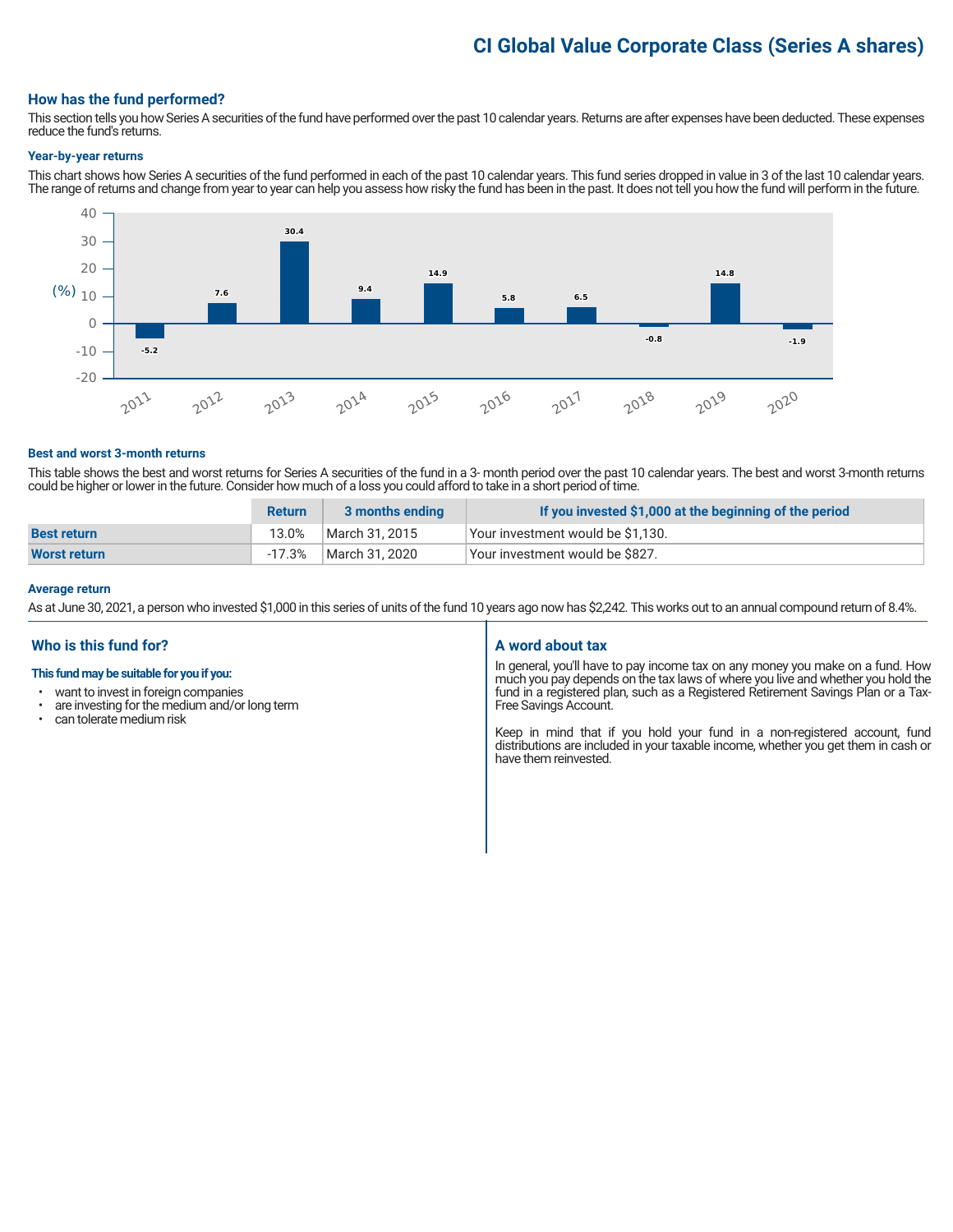### **CI Global Value Corporate Class (Series A shares)**

#### **How much does it cost?**

The following tables show the fees and expenses you could pay to buy, own and sell Series A securities of the fund. The fees and expenses — including any commissions — can vary among series of a fund and among funds. Higher commissions can influence representatives to recommend one investment over another. Ask about other funds and investments that may be suitable for you at a lower cost.

#### **1. Sales charges**

You may have to choose a sales charge option when you buy Series A securities of the fund. Ask about pros and cons of each option.

| What you pay                           |                                                     | <b>How it works</b>                                                                                                                                                                                                                                                                                                             |
|----------------------------------------|-----------------------------------------------------|---------------------------------------------------------------------------------------------------------------------------------------------------------------------------------------------------------------------------------------------------------------------------------------------------------------------------------|
| in percent $(\%)$                      | in dollars<br>(S)                                   |                                                                                                                                                                                                                                                                                                                                 |
| Initial sales charge                   |                                                     |                                                                                                                                                                                                                                                                                                                                 |
| 0 to 5.0% of the amount you buy        | \$0 to<br>\$50.00 on<br>every<br>\$1,000 you<br>pay | You and your representative decide on the rate.<br>The initial sales charge is deducted from the amount you buy. It goes to your representative's firm as a commission.                                                                                                                                                         |
| <b>Standard deferred sales charges</b> |                                                     |                                                                                                                                                                                                                                                                                                                                 |
| If you sell within:                    | \$0 to<br>\$55.00 on                                | The standard deferred sales charge is a set rate and is deducted from the amount you sell based on the initial cost and<br>number of those securities.                                                                                                                                                                          |
| 5.5%<br>1 year of buying               | every<br>\$1.000 of                                 | When you buy the fund, we pay your representative's firm a commission of 5%. Any standard deferred sales charge you pay<br>when you sell the fund goes to us.                                                                                                                                                                   |
| 5.0%<br>2 years of buying              | original<br>cost you                                | You can sell up to 10% of your securities each year without paying a standard deferred sales charge subject to certain<br>restrictions ("10% free redemption right"). Your 10% free redemption right is reduced by the equivalent number of securities                                                                          |
| 5.0%<br>3 years of buying              | sell                                                | you would have received if you had reinvested any cash distributions you received during the calendar year. If you exercised<br>your 10% redemption right and redeem your securities before the standard deferred sales charge schedule has expired, your                                                                       |
| 4.0%<br>4 years of buying              |                                                     | standard deferred sales charge on a full redemption would be the same as if you had not redeemed securities under your<br>10% free redemption right.                                                                                                                                                                            |
| 4.0%<br>5 years of buying              |                                                     | $\bullet$<br>If you hold the fund in a non-registered account, if applicable, you can ask to receive cash distributions which are not<br>subject to standard deferred sales charges.                                                                                                                                            |
| 3.0%<br>6 years of buying              |                                                     | You can switch between standard deferred sales charge funds at any time without paying this sales charge. The standard                                                                                                                                                                                                          |
| 2.0%<br>7 years of buying              |                                                     | deferred sales charge schedule will be based on the date you bought securities of the first fund and the rates and duration<br>of such schedule shall continue to apply.                                                                                                                                                        |
| 0.0%<br>After 7 years                  |                                                     | Your securities will be converted into the initial sales charge option after the expiry of the standard deferred sales charge<br>schedule if you qualify for CI Prestige (and if available for your securities) and such securities will participate in CI Prestige.                                                            |
|                                        |                                                     |                                                                                                                                                                                                                                                                                                                                 |
| Intermediate deferred sales charges    |                                                     |                                                                                                                                                                                                                                                                                                                                 |
| If you sell within:                    | \$0 to<br>\$55.00 on<br>every                       | The intermediate deferred sales charge is a set rate and is deducted from the amount you sell based on the initial cost and<br>number of those securities.<br>When you buy the fund, we pay your representative's firm a commission of 4%. Any intermediate deferred sales charge you<br>pay when you sell the fund goes to us. |
| 5.5%<br>1 year of buying               | \$1,000 of                                          |                                                                                                                                                                                                                                                                                                                                 |
| 5.0%<br>2 years of buying              | original<br>cost you                                | You can sell up to 10% of your securities each year without paying an intermediate deferred sales charge subject to certain<br>restrictions. Your 10% free redemption right is reduced by the equivalent number of securities you would have received if                                                                        |
| 4.5%<br>3 years of buying              | sell                                                | you had reinvested any cash distributions you received during the calendar year. If you exercised your 10% redemption right<br>and redeem your securities before the intermediate deferred sales charge schedule has expired, your intermediate deferred                                                                        |
| 4.0%<br>4 years of buying              |                                                     | sales charge on a full redemption would be the same as if you had not redeemed securities under your 10% free redemption<br>riaht.                                                                                                                                                                                              |
| 3.5%<br>5 years of buying              |                                                     | If you hold the fund in a non-registered account, if applicable, you can ask to receive cash distributions which are not<br>subject to intermediate deferred sales charges.                                                                                                                                                     |
| 3.0%<br>6 years of buying              |                                                     | You can switch between intermediate deferred sales charge funds at any time without paying this sales charge. The<br>intermediate deferred sales charge schedule will be based on the date you bought securities of the first fund and the rates                                                                                |
| 7 years of buying<br>1.5%              |                                                     | and duration of such schedule shall continue to apply.                                                                                                                                                                                                                                                                          |
| 0.0%<br>After 7 years                  |                                                     | Your securities will be converted into the initial sales charge option after the expiry of the intermediate deferred sales<br>charge schedule if you qualify for CI Prestige (and if available for your securities) and such securities will participate in CI                                                                  |
|                                        |                                                     | Prestige.                                                                                                                                                                                                                                                                                                                       |
| Low-load sales charges                 |                                                     |                                                                                                                                                                                                                                                                                                                                 |
| If you sell within:                    | \$0 to<br>\$30.00 on                                | The low-load sales charge is a set rate and is deducted from the amount you sell based on the initial cost and number of<br>those securities.                                                                                                                                                                                   |
| 3.0%                                   | every                                               | When you buy the fund, we pay your representative's firm a commission of up to 2.5%. Any low-load sales charge you pay                                                                                                                                                                                                          |
| 1 year of buying<br>2.5%               | \$1,000 of<br>original                              | when you sell the fund goes to us.<br>If you hold the fund in a non-registered account, if applicable, you can ask to receive cash distributions which are not                                                                                                                                                                  |
| 2 years of buying<br>2.0%              | cost you<br>sell                                    | subject to low-load sales charges.<br>You can switch between low-load sales charge funds at any time without paying this sales charge. The low-load sales                                                                                                                                                                       |
| 3 years of buying<br>0.0%              |                                                     | charge schedule will be based on the date you bought securities of the first fund and the rates and duration of such<br>schedule shall continue to apply.                                                                                                                                                                       |
| After 3 years                          |                                                     | Your securities will be converted into the initial sales charge option after the expiry of the low-load sales charge schedule if<br>you qualify for CI Prestige (and if available for your securities) and such securities will participate in CI Prestige.                                                                     |